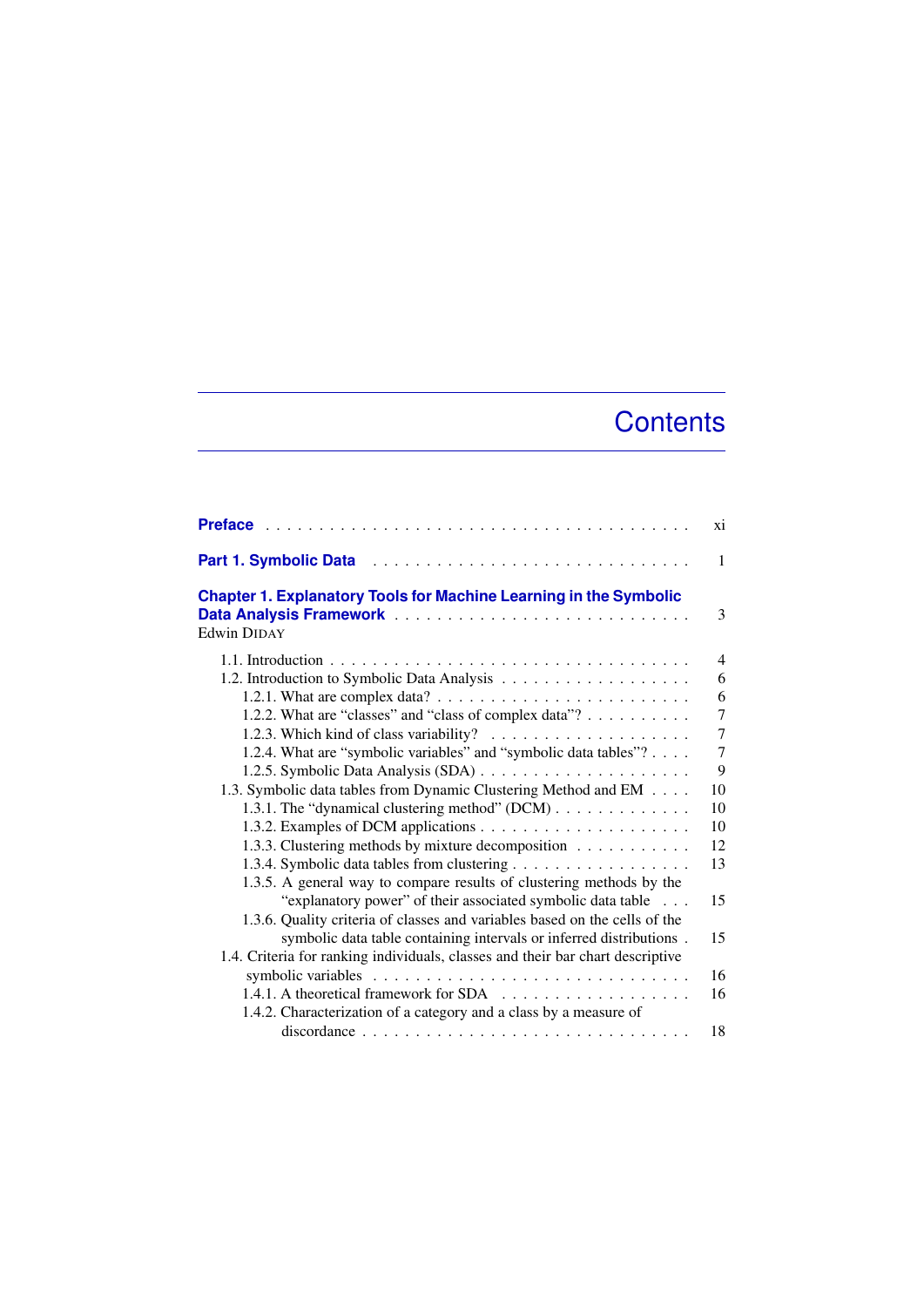| 1.4.3. Link between a characterization by the criteria W and the standard         |    |
|-----------------------------------------------------------------------------------|----|
|                                                                                   | 19 |
| 1.4.4. Ranking the individuals, the symbolic variables and the classes            |    |
|                                                                                   | 21 |
|                                                                                   | 23 |
| 1.5.1. Parametrization of concordance and discordance criteria                    | 23 |
| 1.5.2. Improving the explanatory power of any machine learning tool               |    |
|                                                                                   | 25 |
|                                                                                   | 27 |
|                                                                                   | 28 |
| Chapter 2. Likelihood in the Symbolic Context                                     | 31 |
| Richard EMILION and Edwin DIDAY                                                   |    |
|                                                                                   | 31 |
|                                                                                   | 32 |
| 2.2.1. Description variable and class variable                                    | 32 |
|                                                                                   | 33 |
|                                                                                   | 33 |
|                                                                                   | 35 |
| 2.2.5. Probability measures on $(\mathbb{C}, \mathcal{C})$ , likelihood           | 37 |
|                                                                                   | 38 |
|                                                                                   | 38 |
|                                                                                   | 41 |
|                                                                                   | 42 |
| 2.3.4. Probability vectors and histogram-valued variables                         | 42 |
| 2.4. Nonparametric estimation for $p = 1, \ldots, \ldots, \ldots, \ldots, \ldots$ | 45 |
| 2.4.1. Multihistograms and multivariate polygons                                  | 45 |
|                                                                                   | 45 |
|                                                                                   | 45 |
|                                                                                   | 46 |
|                                                                                   | 46 |
|                                                                                   | 47 |
| <b>Chapter 3. Dimension Reduction and Visualization of Symbolic</b>               |    |
| Interval-Valued Data Using Sliced Inverse Regression                              | 49 |
| Han-Ming WU, Chiun-How KAO and Chun-houh CHEN                                     |    |
|                                                                                   | 49 |
| 3.2. PCA for interval-valued data and the sliced inverse regression               | 51 |
|                                                                                   | 51 |
|                                                                                   | 52 |
|                                                                                   | 53 |
|                                                                                   | 54 |
|                                                                                   | 56 |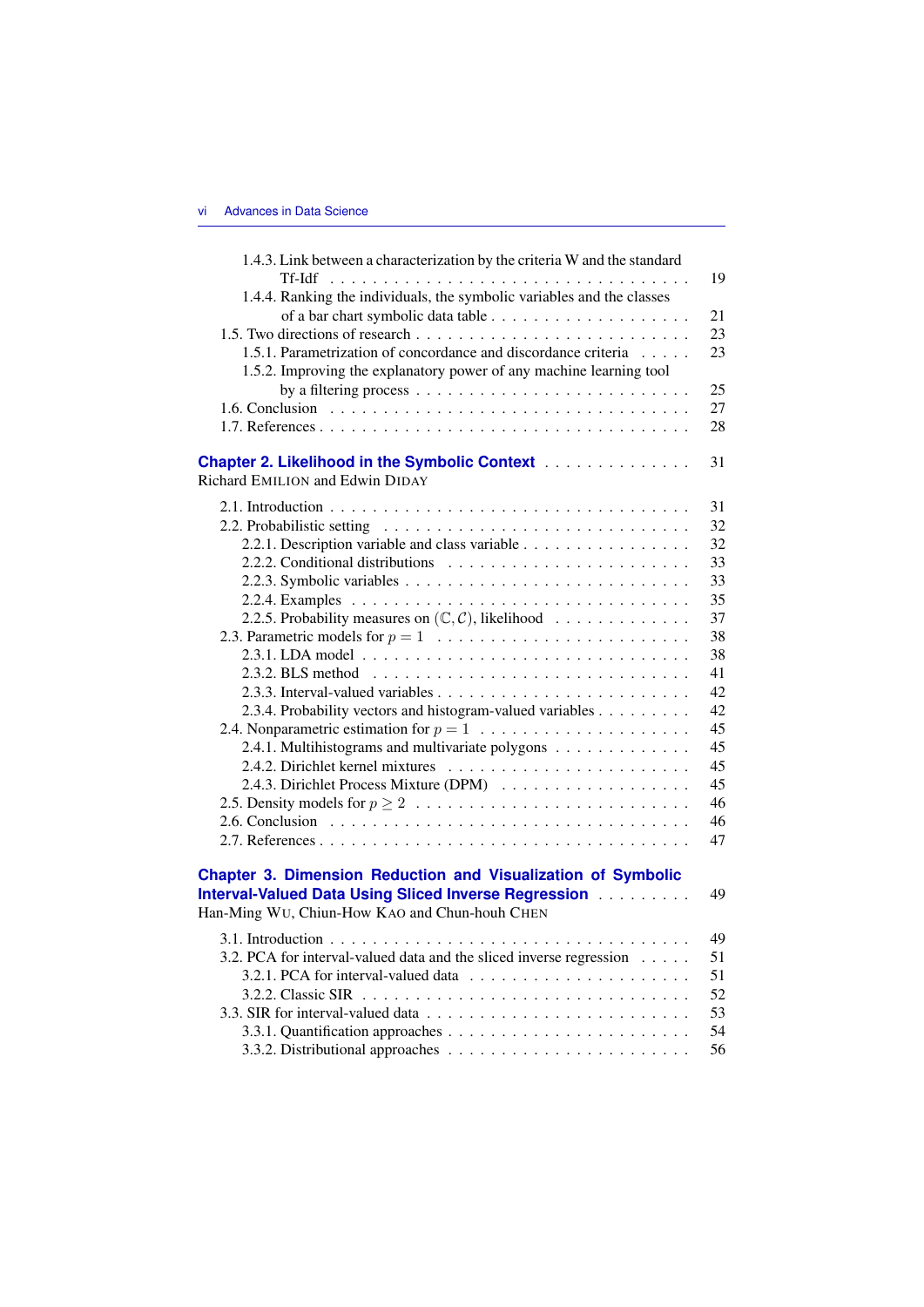| 3.4. Projections and visualization in DR subspace                                             | 58         |
|-----------------------------------------------------------------------------------------------|------------|
|                                                                                               | 58         |
| 3.4.2. The graphical representation of the projected intervals in the                         |            |
|                                                                                               | 59         |
|                                                                                               | 61         |
| 3.5.1. Standardization of interval-valued data                                                | 61         |
|                                                                                               | 62         |
|                                                                                               | 62         |
|                                                                                               | 63         |
|                                                                                               | 63         |
| 3.6.2. Scenario 2: data based on interval arithmetic                                          | 63         |
|                                                                                               | 64         |
| 3.7. A real data example: face recognition data                                               | 65         |
|                                                                                               |            |
|                                                                                               | 73         |
|                                                                                               | 74         |
|                                                                                               |            |
| <b>Chapter 4. On the "Complexity" of Social Reality. Some Reflections</b>                     |            |
| About the Use of Symbolic Data Analysis in Social Sciences                                    | 79         |
| Frédéric LEBARON                                                                              |            |
|                                                                                               | 79         |
|                                                                                               | 80         |
| 4.2.1. The total social fact, a designation of "complexity" in social sciences                | 80         |
|                                                                                               | 80         |
| 4.2.3. The contemporary deepening of the two approaches, "reductionist"                       |            |
|                                                                                               | 81         |
|                                                                                               | 82         |
| 4.3. Symbolic data analysis in the social sciences: an example                                | 83         |
|                                                                                               |            |
|                                                                                               | 83         |
| 4.3.2. An exploratory case study on European data                                             | 83         |
|                                                                                               | 94         |
|                                                                                               | 95         |
|                                                                                               | 96         |
|                                                                                               |            |
|                                                                                               |            |
|                                                                                               | 99         |
|                                                                                               |            |
| Chapter 5. A Spatial Dependence Measure and Prediction of                                     |            |
| <b>Georeferenced Data Streams Summarized by Histograms Adduct</b>                             | 101        |
| Rosanna VERDE and Antonio BALZANELLA                                                          |            |
|                                                                                               |            |
|                                                                                               | 101        |
| 5.2. Processing setup $\ldots \ldots \ldots \ldots \ldots \ldots \ldots \ldots \ldots \ldots$ | 103        |
| 5.3. Main definitions $\ldots \ldots \ldots \ldots \ldots \ldots \ldots \ldots \ldots \ldots$ | 104        |
| 5.4. Online summarization of a data stream through CluStream for                              |            |
|                                                                                               | 106        |
| 5.5. Spatial dependence monitoring: a variogram for histogram data                            | 107<br>110 |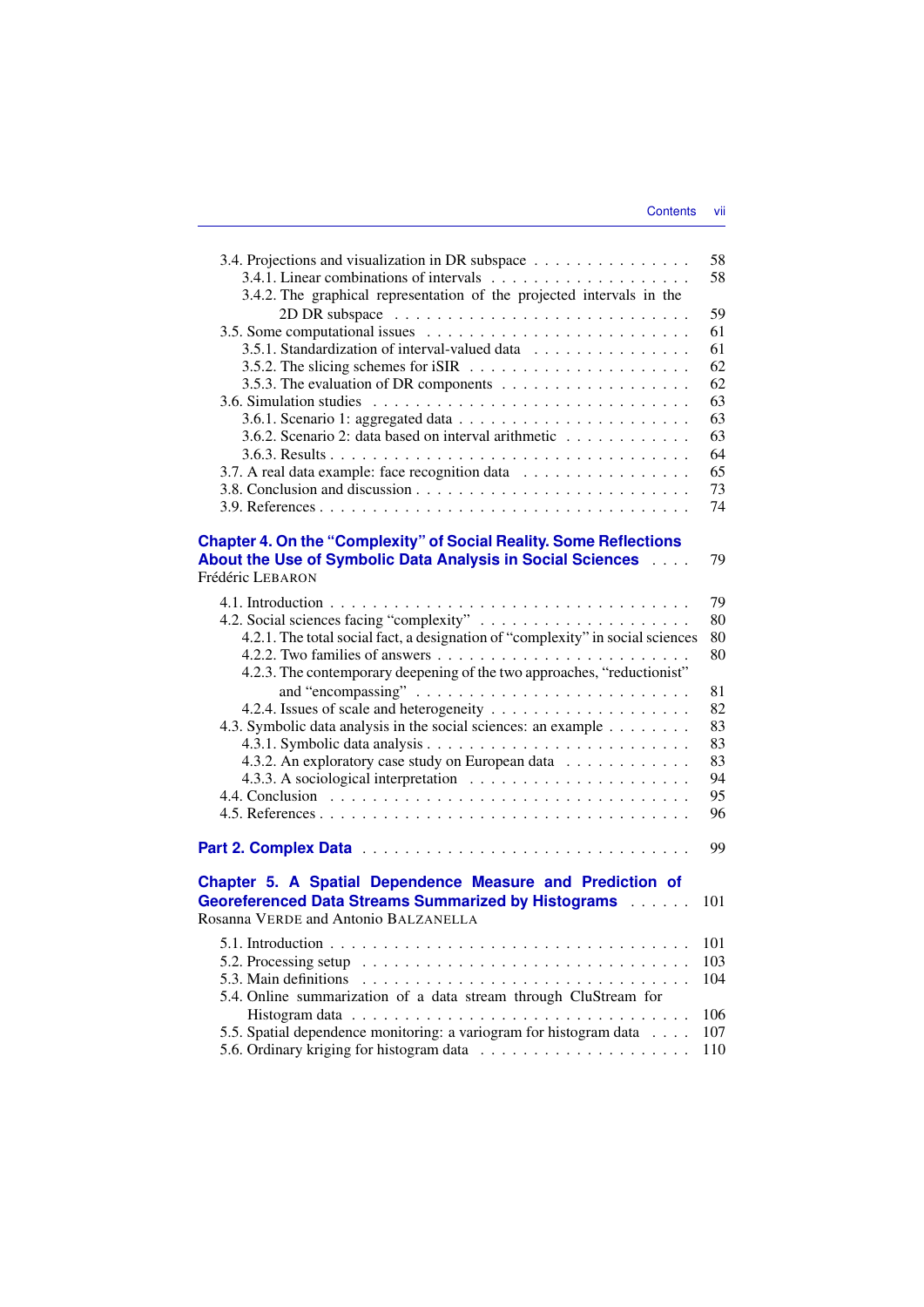|                                                                                                                               | 112        |
|-------------------------------------------------------------------------------------------------------------------------------|------------|
|                                                                                                                               | 116        |
|                                                                                                                               | 116        |
| <b>Chapter 6. Incremental Calculation Framework for Complex Data</b><br>$\mathbf{r}$<br>Huiwen WANG, Yuan WEI and Siyang WANG | 119        |
|                                                                                                                               | 119        |
|                                                                                                                               | 122        |
| 6.2.1. The basic data space $\ldots \ldots \ldots \ldots \ldots \ldots \ldots \ldots$                                         | 122        |
|                                                                                                                               | 123        |
|                                                                                                                               | 124        |
|                                                                                                                               | 124        |
| 6.3.2. Online decomposition of covariance matrix                                                                              | 125        |
|                                                                                                                               | 128        |
|                                                                                                                               | 131        |
|                                                                                                                               | 131        |
|                                                                                                                               | 133        |
|                                                                                                                               | 135        |
|                                                                                                                               | 135        |
|                                                                                                                               | 135        |
| <b>Chapter 7. Recommender Systems and Attributed Networks Action</b>                                                          | 139<br>141 |
| Françoise FOGELMAN-SOULIÉ, Lanxiang MEI, Jianyu ZHANG, Yiming LI,<br>Wen GE, Yinglan LI and Qiaofei YE                        |            |
|                                                                                                                               | 141        |
|                                                                                                                               | 142        |
|                                                                                                                               | 143        |
|                                                                                                                               | 145        |
| 7.2.3. Neighborhood-based collaborative filtering                                                                             | 145        |
|                                                                                                                               | 148        |
|                                                                                                                               |            |
|                                                                                                                               | 150        |
|                                                                                                                               | 150        |
|                                                                                                                               | 150        |
|                                                                                                                               | 151        |
|                                                                                                                               | 152        |
|                                                                                                                               | 153        |
| 7.4. Using social networks for recommendation                                                                                 | 154        |
|                                                                                                                               | 154        |
|                                                                                                                               | 155<br>156 |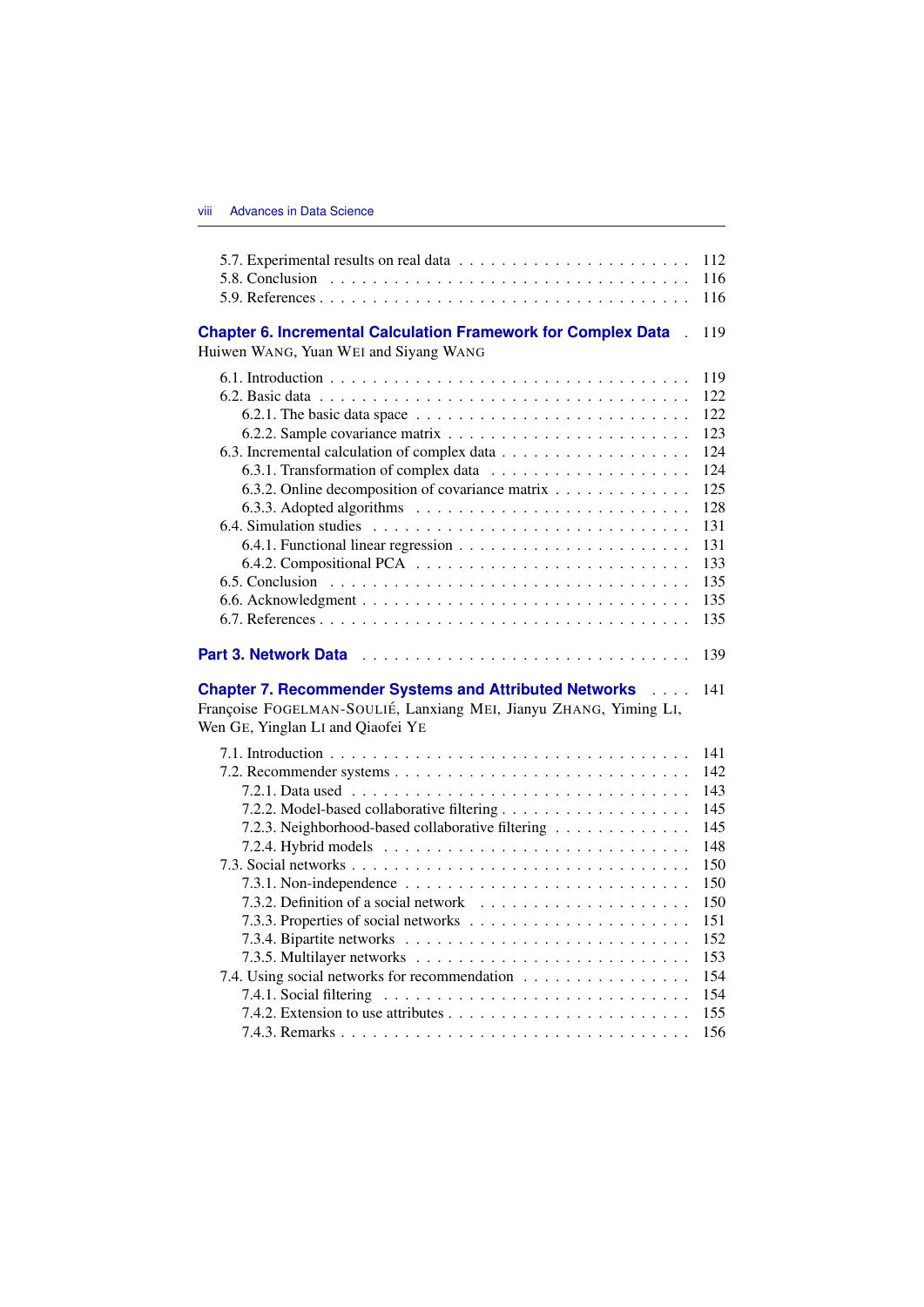|                                                                                       | 156 |
|---------------------------------------------------------------------------------------|-----|
|                                                                                       | 156 |
|                                                                                       | 157 |
| 7.5.3. Analysis of one-mode projected networks                                        | 158 |
|                                                                                       | 160 |
|                                                                                       | 160 |
|                                                                                       | 163 |
|                                                                                       | 163 |
| <b>Chapter 8. Attributed Networks Partitioning Based on Modularity</b>                |     |
| <b>Optimization</b>                                                                   | 169 |
| David COMBE, Christine LARGERON, Baptiste JEUDY,                                      |     |
| Françoise FOGELMAN-SOULIÉ and Jing WANG                                               |     |
|                                                                                       | 169 |
|                                                                                       | 171 |
|                                                                                       | 172 |
|                                                                                       | 174 |
| 8.5. Incremental computation of the modularity gain                                   | 176 |
|                                                                                       | 179 |
| 8.6.1. Performance of I-Louvain on artificial datasets                                | 179 |
|                                                                                       | 180 |
|                                                                                       | 181 |
|                                                                                       | 182 |
|                                                                                       | 187 |
| <b>Chapter 9. A Novel Clustering Method with Automatic Weighting of</b>               |     |
|                                                                                       | 189 |
| Rodrigo C. DE ARAÚJO, Francisco DE ASSIS TENORIO DE CARVALHO                          |     |
| and Yves LECHEVALLIER                                                                 |     |
|                                                                                       | 189 |
|                                                                                       | 190 |
|                                                                                       | 191 |
|                                                                                       | 192 |
| 9.3.2. Criterion $W$ measures the homogeneity of the partition $P$ on the             |     |
| set of tables $\ldots \ldots \ldots \ldots \ldots \ldots \ldots \ldots \ldots \ldots$ | 193 |
|                                                                                       | 195 |
| 9.4. Hard clustering with automated weighting of tables and variables                 | 196 |
| 9.4.1. Clustering algorithms MND-W and MND-WT                                         | 196 |
|                                                                                       | 201 |
|                                                                                       | 201 |
| 9.5.2. Application II: multi-features dataset                                         | 204 |